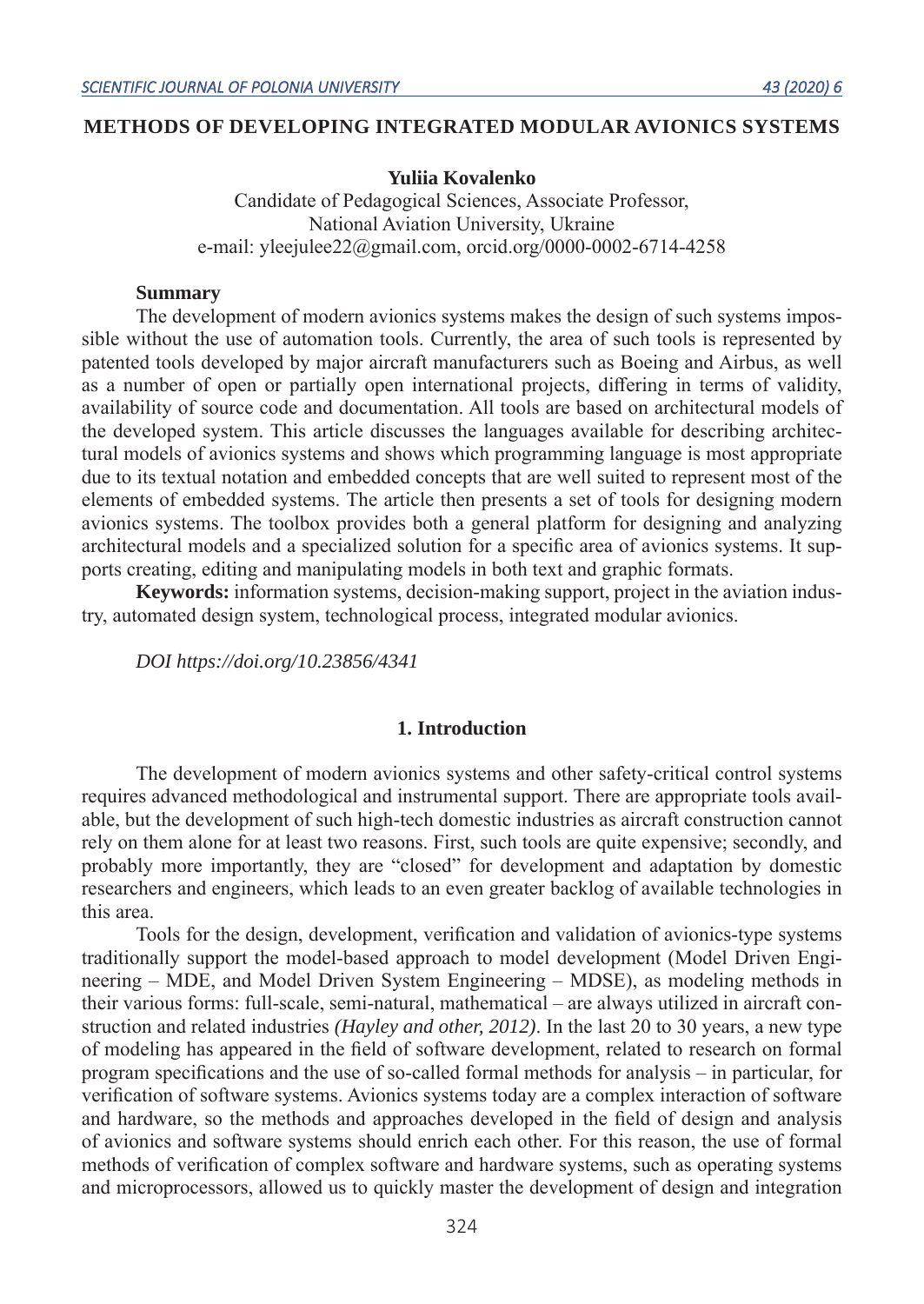of avionics systems, as many problems in this new area can be solved based on modeling technologies and verification *(Parkinson and other, 2015)*.

This article focuses on the development of methods for modeling, synthesis and verification of complex aircraft systems, but the scope of potential application of these technologies is much wider.

### **2. Integrated modular avionics**

Currently, the main approach to the design and development of on-board systems of civil aircraft is the approach of integrated modular avionics. According to this approach, specialized controllers are replaced by general-purpose processor modules, which provide independent operation of different aviation systems. The wires of each aviation subsystem are replaced with virtual connections within a switched network infrastructure based on technologies such as AFDX (Avionics Full DupleX Switched Ethernet) *(Tiedeman and other, 2019)* and CAN (Controller Area Network) *(Ghannem and other, 2017)*. This reduces unreasonable duplication of hardware, which leads to unacceptable levels of power consumption and complexity of the on-board equipment system *(Neretin, 2019).* But, on the other hand, this approach greatly complicates the process of software and hardware development, posing new challenges in the design and integration of software and hardware *(Murphy and other, 2009).*

With the introduction of the IMA approach in the complex of on-board equipment of the aircraft, there is a new subsystem that provides a hardware platform for the software of other on-board systems. This subsystem is called the IMA platform and codenamed ATA-42. The team responsible for designing, configuring and verifying the IMA platform is usually called the System Integration Group, as its task is not only to develop a stand-alone subsystem, but also to coordinate the needs of all platform users and ultimately integrate the entire software and hardware components using the IMA platform *(De Niz D, 2007).*

The tasks of the System Integration Group also include:

• clarification/coordination of discrepancies between requirements and needs with software and hardware developers;

• proecting the IMA platform based on the needs of functional applications in hardware resources, including:

a. distribution of functional applications from computing modules (Core Processing Module – CPM) taking into account the needs of applications (amount of CPU time, distribution of CPU time between strictly periodic applications, RAM/ROM memory, network interface bandwidth, etc.);

b. determining the composition of network components (network topology), taking into account the requirements of reliability, delivery time of messages from sender to recipient, etc.

• verification of the developed on-board equipment complex (OEC) for compliance with the requirements set forth in the design documentation for the aircraft, OEC and its individual components;

• preparation of configuration tables for IMA platform components.

To solve these problems requires an accurate understanding of all the details of the developed complex at both high and low levels of detail, as well as the greatest care in the analysis of the consequences in case of changes. Due to the size of the OEC and the number of essential parts of modern aircraft, it is impossible for one person to have complete knowledge of the full systems. In such conditions, the use of traditional development methods by specialists, based on a careful description of all requirements, architectural solutions, etc. in text documents,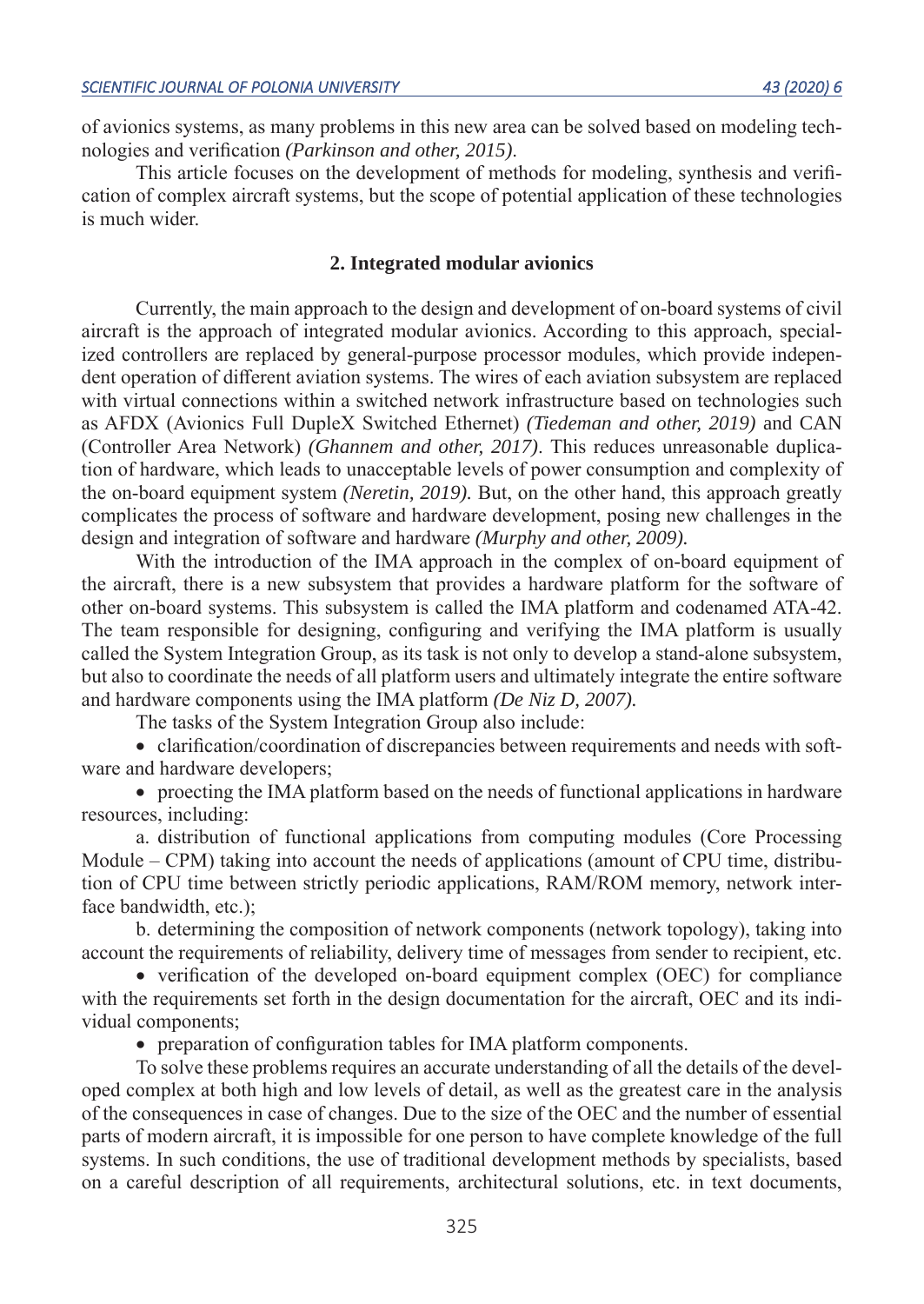becomes excessively time-consuming and error-prone. The ability to utilize software automation to solve these problems encounters problems of heterogeneity and unstructured information. A natural step to overcome this problem is the formalization of information, translating it into a unified machine-readable form, which allows automation of its processing.

In the context of designing complex software and hardware systems such as the IMA platform, the main core is the architecture of the complex, around which the requirements for the system as a whole are designed, including its individual components, design trade-offs, analysis and verification, etc. Therefore, it is not surprising that it is the architectural models that describe the components of the system and the relationship between them become the basis for the formation of new technologies and tools for design automation. They allow different aspects of the architecture to be described in a single formalized model, which can be processed by different tools to check the internal consistency of the architecture, meet the system's various requirements, automate design decisions, generate configuration data and files, source code, etc. Model analysis tools can be applied at different levels of abstraction, including at the earliest stages of the project in the presence of only partial and evaluative information. Among experts, this practice is called "Early Validation", and associated sets of relevant tools (Early Validation Tools) *(Gilles and other, 2010)*.

The places for application of such tools in the process of designing and developing the IMA platform are shown in Fig. 1.



**Figure 1. Validation during design and development IMA platforms**

The use of architectural models in this area allows resolution of the following problems: 1. Checking restrictions/requirements for the components of the developed complex:

• checking the adequacy of hardware resources; for example, that the needs of all func-

tional applications in CPU time and memory meet the hardware characteristics of the computing module on which these applications will run;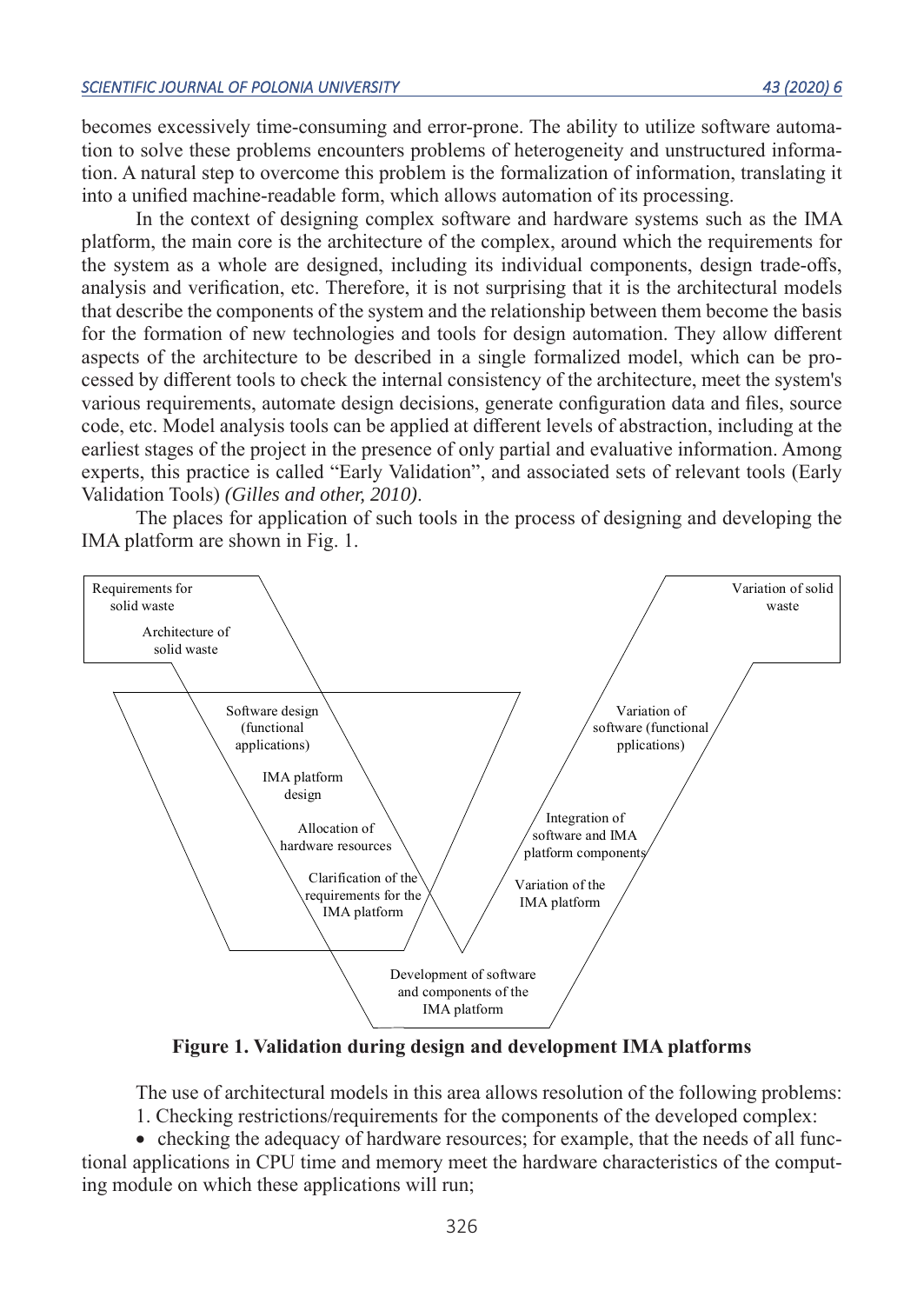• checking the temporal characteristics of the interaction of functional applications or computing modules; for example, that the delivery time of a message from one functional application to another does not exceed the specified requirements;

• checking the possibility of allocating hardware resources in accordance with certain restrictions; for example, the ability to allocate CPU time for a set of strictly periodic tasks, taking into account that each task must be run at certain times according to a given period;

• safety and failure analysis of individual components of the OEC (safety analysis).

2. Automation of distribution of hardware resources between functional applications, taking into account defined restrictions; for example, distribution of functional applications on computer modules taking into account sufficiency of bandwidth of network interfaces and possibility of scheduled periodic tasks.

3. Generation of elements of the BWC platform: configuration data / files, source codes of individual components of the platform, etc.

# **3. Description languages of architectural models**

During the research in the field of design of software and hardware systems on the basis of models, several approaches to the description of architectural models were formed (table 1).

Table 1

**Languages for describing architectural models**

| UML                                                                                                                                                                                                                                                                                                                                                                                                                                                                                                                                                                                                                                                                                                                                                                                                                                         | <b>AADL</b>                                                                                                                                                                                                                                                                                                                                                             |
|---------------------------------------------------------------------------------------------------------------------------------------------------------------------------------------------------------------------------------------------------------------------------------------------------------------------------------------------------------------------------------------------------------------------------------------------------------------------------------------------------------------------------------------------------------------------------------------------------------------------------------------------------------------------------------------------------------------------------------------------------------------------------------------------------------------------------------------------|-------------------------------------------------------------------------------------------------------------------------------------------------------------------------------------------------------------------------------------------------------------------------------------------------------------------------------------------------------------------------|
| <b>Notations</b>                                                                                                                                                                                                                                                                                                                                                                                                                                                                                                                                                                                                                                                                                                                                                                                                                            |                                                                                                                                                                                                                                                                                                                                                                         |
| • Provides a set of charts to represent the struc- • developed more in the tradition of program-<br>ture of the software; in this case, individual dia- ming languages than descriptions of diagrams;<br>grams that describe certain components of the $\vert$ it operates with declarations of types and imple-<br>software and hardware complex that cannot be mentations of model components that can be<br>fully related to each other, i.e. combining models reused in declarations of other components.<br>developed by different groups of developers is<br>extremely difficult. Developed more in the tra-<br>dition of programming languages than descrip-<br>tions of diagrams; it operates with declarations<br>of types and implementations of model compo-<br>nents that can be reused in declarations of other<br>components. |                                                                                                                                                                                                                                                                                                                                                                         |
| <b>Extending</b>                                                                                                                                                                                                                                                                                                                                                                                                                                                                                                                                                                                                                                                                                                                                                                                                                            |                                                                                                                                                                                                                                                                                                                                                                         |
| • Can be extended by using the following mech-<br>anisms:<br>• stereotypes, which allow to expand the UML<br>dictionary to create new modeling elements;<br>• tags of identifiers and values (tagged values);<br>· redefinition of model elements with addi-<br>tional constraints.<br>These mechanisms are usually used by one<br>or another profile, which is a dialect of model<br>description (for example, SysML and MARTE).                                                                                                                                                                                                                                                                                                                                                                                                           | Can be extended by defining:<br>• user-defined property sets that can add<br>new property types and definitions or extend<br>existing types and properties;<br>• annex-specifications, which allow to<br>describe additional characteristics of model<br>elements in arbitrary syntax and with arbi-<br>trary semantics, which are processed by spe-<br>cialized tools. |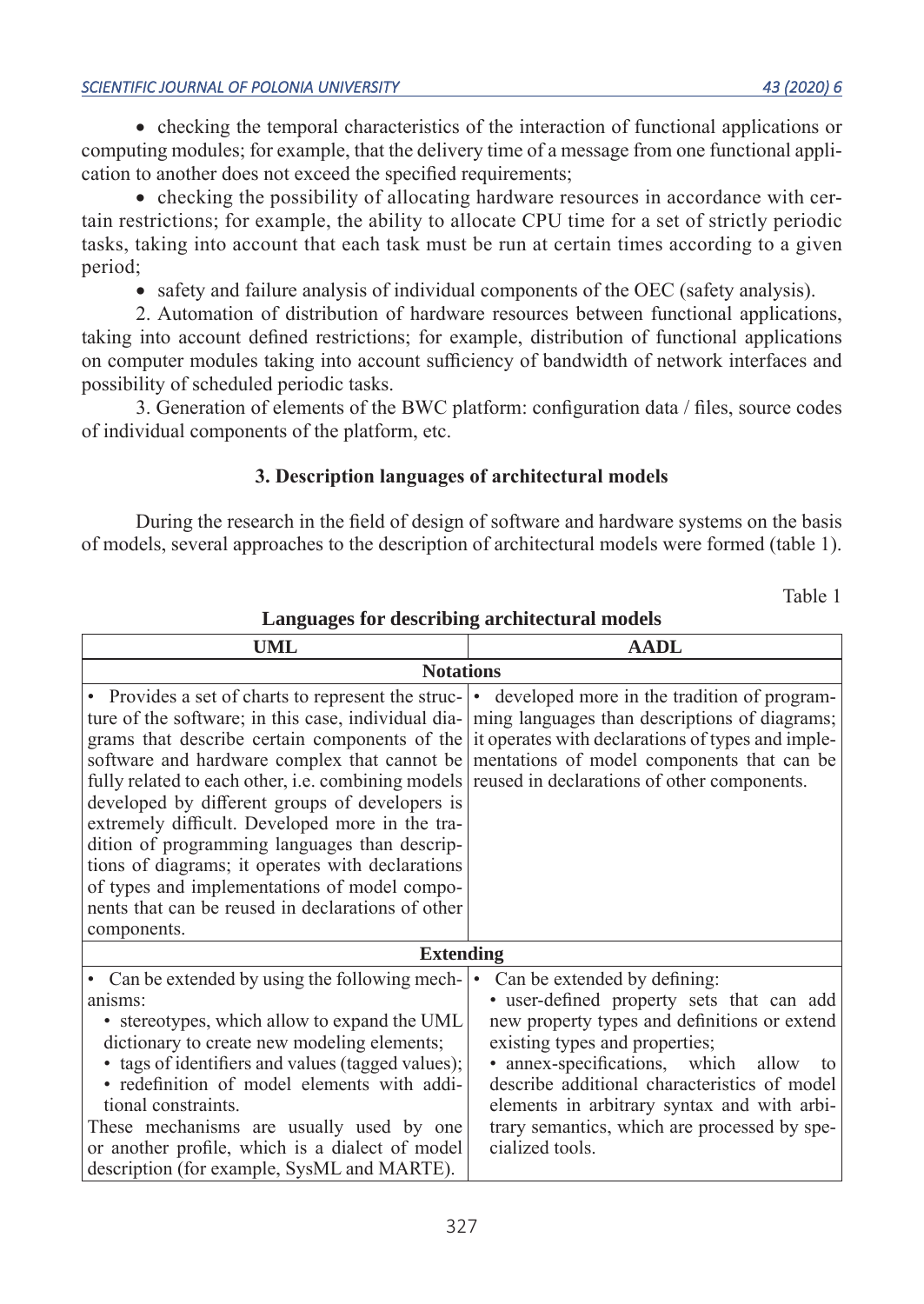Table 1 (Continuation)

| Aspects of modeling                                                                               |                                          |
|---------------------------------------------------------------------------------------------------|------------------------------------------|
| • used mainly to describe the structure of the • used to describe the "execution architec-        |                                          |
| software; it is based on three aspects: data, inter-   ture". "Execution architecture" is implic- |                                          |
| action and state; data is described by class dia- itly divided into two parts: a set of software  |                                          |
| grams, interaction is described by connection dia- components and interaction between them, a     |                                          |
| grams or sequence diagrams, states are described set of hardware components and interaction       |                                          |
| by state diagrams. The most used SysML and between them; also describes the relationship          |                                          |
| MARTE profiles extend UML as follows:                                                             | between software components and hardware |
| • SysML adds two types of charts – the components.                                                |                                          |
| requirements chart and the parametric chart;                                                      |                                          |
| the requirements diagram is used to describe                                                      |                                          |
| the requirements and link the requirements to                                                     |                                          |
| the elements of the model; parametric diagram                                                     |                                          |
| is used to describe the relationships of soft-                                                    |                                          |
| ware model components with hardware model                                                         |                                          |
| components.                                                                                       |                                          |
| • MARTE expands UML by introducing the                                                            |                                          |
| following stereotypes: software model, hard-                                                      |                                          |
| ware model, the relation between software and                                                     |                                          |
| hardware models.                                                                                  |                                          |

The most widespread approaches are based on AADL *(Martin and other, 2006)*, EAST-ADL *(Zelenov, 2011)* and UML *(Konakhovych and other, 2020)*. The EAST-ADL language is not considered in this paper because its scope is limited to automotive systems based on AUTOSAR architectural solutions. AADL inherited the main features from the Meta-H language, developed to describe on-board avionics systems in the late 1990s, and is now the most common language for describing architectural models of software and hardware systems in various application areas. UML is most often used to describe software and hardware systems in the form of one of its profiles, the most popular of which are SysML *(Kovalenko and other, 2020)* and MARTE *(Kozlyuk and other, 2020)*. Below are the main features of these languages *(Kovalenko and other, 2020)*.

Based on the above, it can be concluded that both UML (in the form of SysML and MARTE profiles) and AADL provide approximately the same capabilities to describe the software and hardware model of the OEC. At the same time, AADL has a number of advantages:

• In addition to graphical notation, AADL has a text representation that will allow a specialist to create and edit models, as well as analyze the semantics of existing models without specialized editors, while "reading" UML-based models without special chart editors can be an intractable task;

• AADL limits the developer to a specific set of declaration types (model element types) that have specific semantics that the developer can use to describe the firmware model, allowing you to reuse existing models developed by independent teams at no additional cost. At the same time, UML, due to its versatility, does not impose strict restrictions on the types and semantics of the elements used, which complicates the understanding of models developed by third-party experts.

### **4. MASIW – a system integrator workstation**

Given the above features, the AADL language was chosen as a formalism to describe architectural models in research in the field of automation of software and hardware systems.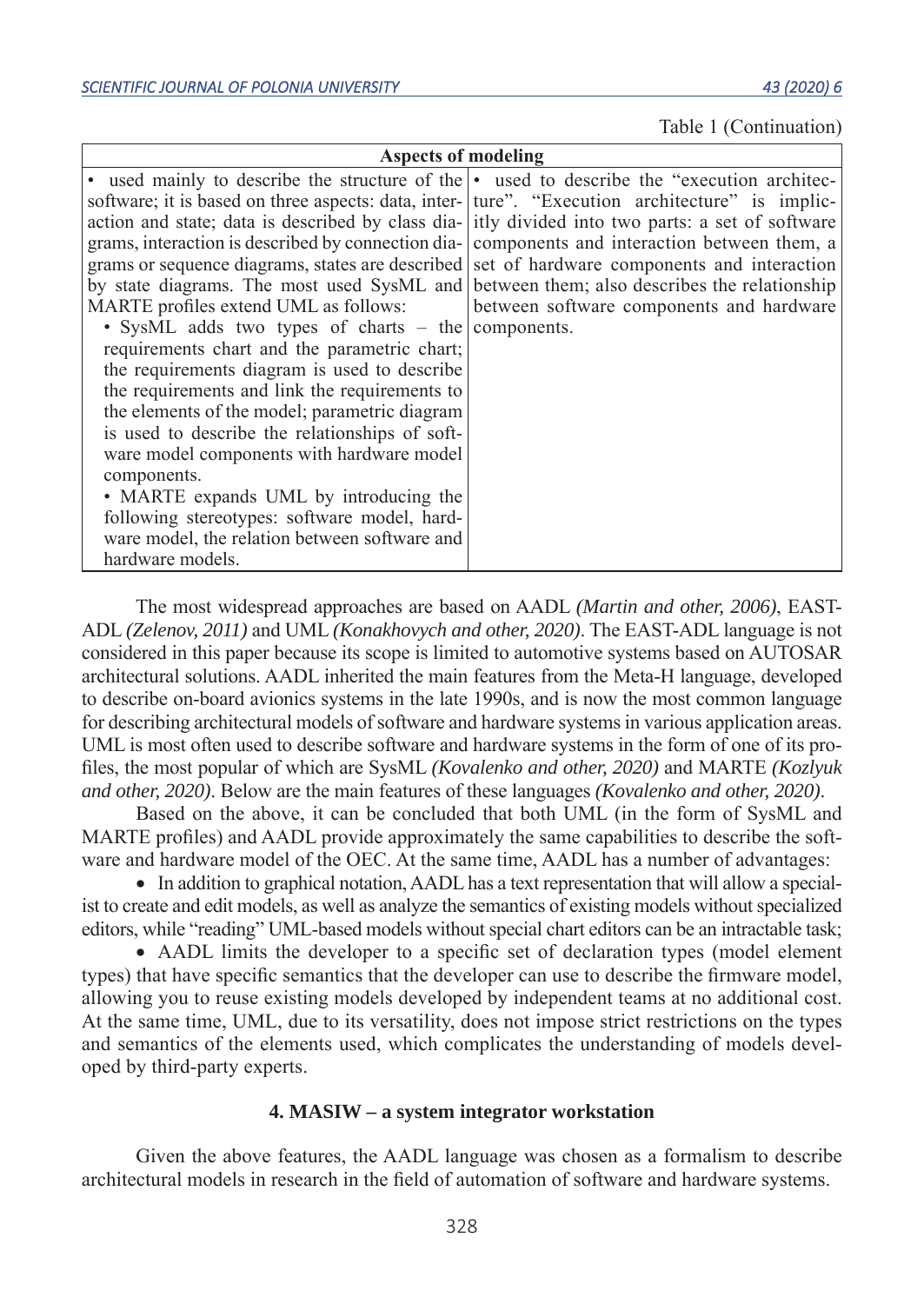The research pursues a dual goal, consisting of a research component – the development of methods for modeling and verification of complex software and hardware systems, and an engineering component – the development of working tools for designers and integrators of avionics systems.

The basic principles on which research and tools are built are as follows:

• openness – as a necessary condition for cooperation with the international research community;

• reliance on international standards;

• a combination of mathematical rigor in the choice of proposed solutions and ensuring the availability of these solutions for engineers;

• focus on support and integration of various processes of the life cycle of systems: definition and analysis of requirements, design, integration and verification of software and software and hardware systems.

Currently developed MASIW tools allow to solve such tasks.

1. Creating, editing and managing models in AADL:

a. creating / editing models using a text or graphic editor;

b. suport for team development with the ability to track and make changes to individual elements of the model;

c. support for the re-use of third-party AADL models.

2. Analysis of models:

a. analysis of the structure of the software and hardware complex – the sufficiency of hardware resources, consistency of interfaces, etc.;

b. analysis of data transmission characteristics in the AFDX network – time of delivery of messages from sender to recipient, depth of queues of transmitting ports, etc.;

c. simulation of a model of software and hardware with the generation of user-defined reports on the results of the simulator.

3. Synthesis of models:

a. the distribution of functional applications from computing modules, taking into account the resource constraints of the hardware platform and taking into account additional constraints on the reliability and security of software and hardware;

b. generation of CPU computing time allocation between functional applications (application launch schedule cyclogram for ARINC-653 compatible real-time operating systems).

4. Generation of source code / configuration data:

a. development of specialized code / configuration data generation tools, based on the provided software interface (API);

b. generation of configuration files for VxWorks653 RV and AFDX network end devices.

Model creation, editing and management, as well as code and configuration data generation are implemented using common Eclipse environment extensions, such as Eclipse Modeling Framework, Graphical Editing Framework, Eclipse Team Providing, SVN Team Provider, GIT Team Provider. When implementing these capabilities, we mainly had to solve engineering problems, so in the following sections we will focus in more detail on the implementation of support for analysis and synthesis of models, where the main research tasks were concentrated.

### **5. Analysis of models**

When it comes to the analysis of models, it means the derivation of new properties of the model as a result of considerations about its already known properties. For example, the result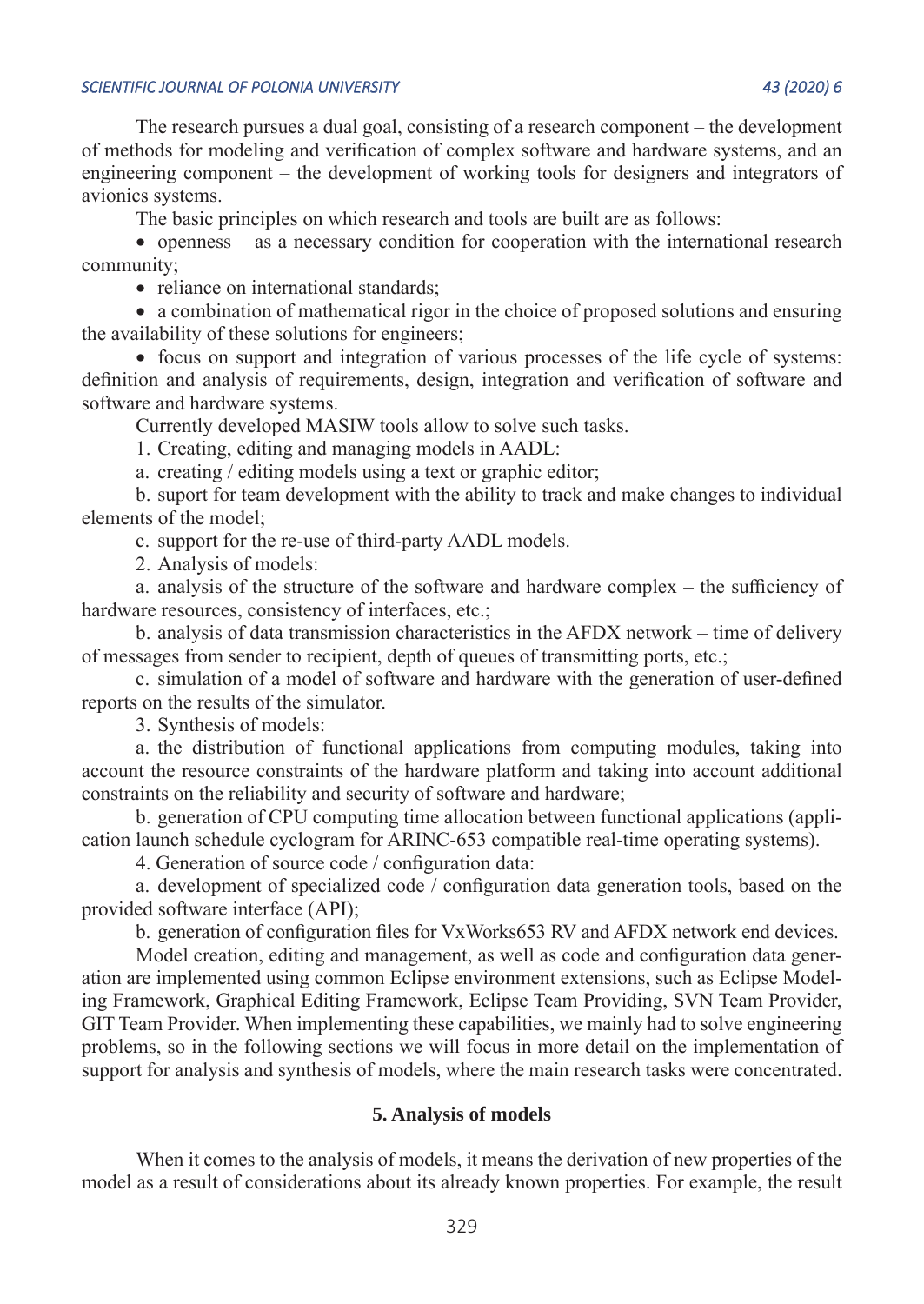of the analysis may be an estimate of the maximum time between sending a message and its delivery based on an analysis of the path of the message and the characteristics of the components encountered in this path. The most important type of model analysis is its verification, ie verification of the model's compliance with the requirements for it. Other types of analysis are usually used as an intermediate step in the verification process.

Requirements for OEC architecture arise from a variety of sources.

• These may be design requirements for the aircraft and the OEC architecture – these requirements in the process of analysis are clarified and decomposed into requirements for individual components of the system.

• Project often regulates the requirements for the design and organization of architectural models, which are described in the so-called model design standard.

• Another source of requirements is the restriction on the area of permissible use or on the permissible configurations of the simulated components (usage domain rules).

• The author of a library model component may impose requirements on the consistent use of this component.

• There are also requirements imposed by model analysis tools or tools that are necessary to be able to perform the relevant analysis.

Since when modeling the system there is a need to detect errors as early as possible, the task is to analyze the model, which has unspecified components or components with a still unknown structure. Sometimes in such cases for some kind of analysis enough assumptions about the raw components. For example, the system has a process A with an unknown implementation. However, it is assumed or known that on average every 100 ms it generates a data packet with an average size of 100 bytes, intended for process B. In this case, the components that provide network interaction are described in detail in the model. Then such an incomplete model can be analyzed in terms of network interaction, process delays, buffer occupancy of network components, and so on.

### **6. Automatic synthesis of models**

The designer of the IMA system has a task to build an architecture that must meet the requirements of different types: the adequacy of hardware resources, fault tolerance, reliability, security of the system as a whole, limiting the maximum allowable time for delivery of messages between components, requirements for timely functions etc.

To a certain extent, the art of experienced specialists, armed in addition with the tools of verification of the constructed architectural model, allows to solve such a problem. However, this approach has limited scalability and high subjectivity. System design automation tools that meet a set of requirements and constraints can make designers work much more efficiently.

In many cases, individual parts of the model can be automatically synthesized based on the information contained in another ("source") part of the model, which describes the basic logical relationships between the components and the requirements for the resulting architecture. In this case, the development of the original part of the model is much easier than the development of the corresponding synthesized part. In addition, the source part in any case must be described in the design process. For example, based on the source information about the available set of applications and their hardware requirements, as well as information about the architecture and capabilities of computing modules, it is possible to automatically synthesize the binding of applications to these modules to meet all resource adequacy and scheduling requirements.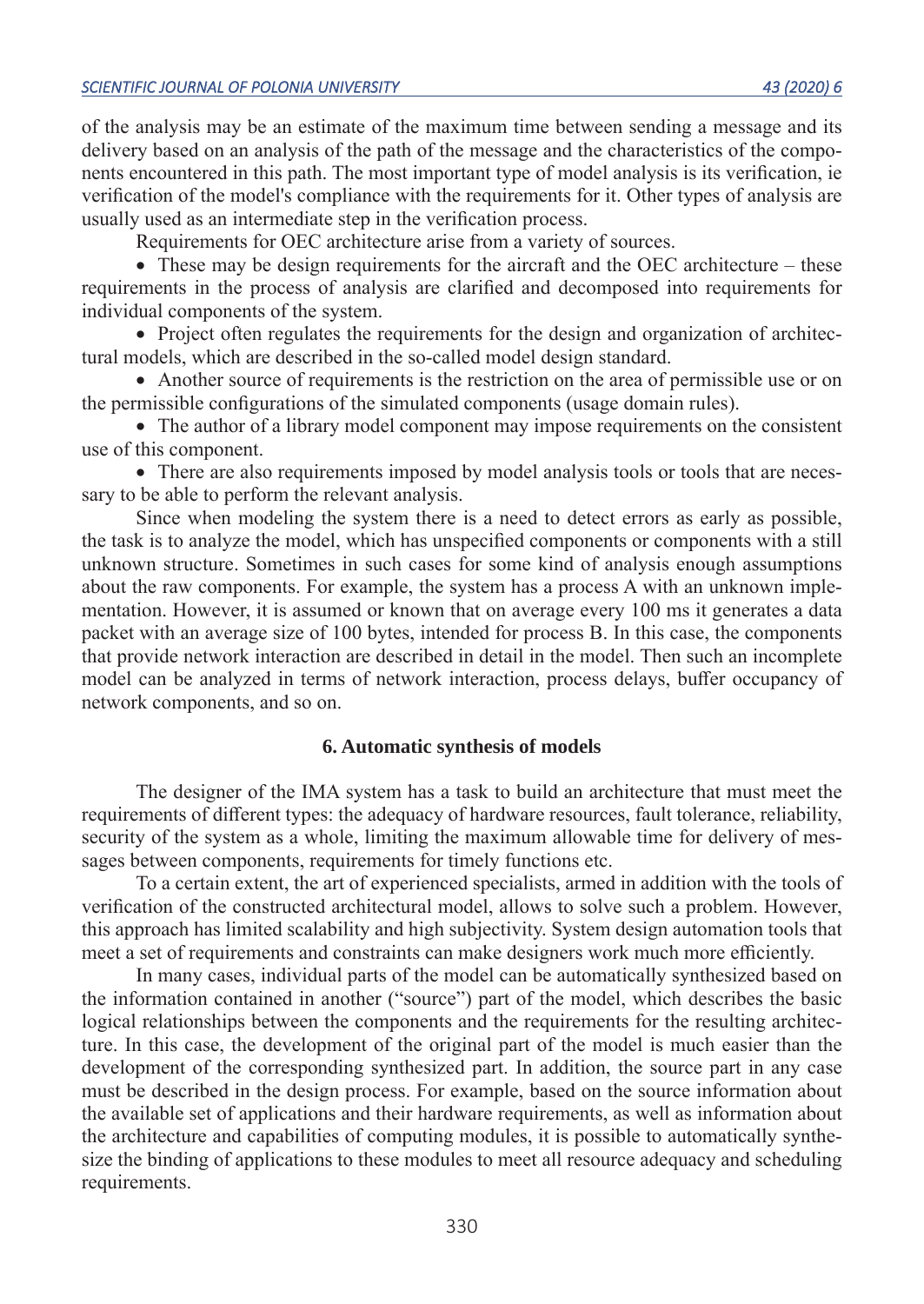The MASIW design environment offers the following work scenario for developing a model of the designed system. The designer develops the necessary source part of the model, then launches an automatic synthesis algorithm, which based on the available information contained in the source part of the model, completes the architecture model with new parts, which can be adjusted manually or regenerated if the original part of the model is updated.

## **6.1. Automatic synthesis of schedules for strictly periodic tasks**

When dividing hardware resources between several applications, one of the most important aspects is the timely provision of CPU resources for all tasks in the system. This aspect is usually dealt with by a special operating system task scheduling subsystem, which allocates CPU time to functional applications based on a pre-prepared schedule.

As initial data in the task of construction of the schedule for each of periodic tasks are set:

- task start period;
- task execution time on one start-up period.

Classical algorithms for scheduling periodic tasks work only when the start time of the task within the period is allowed to vary at different periods of its execution. However, there is currently a need to compile schedules in which the time between adjacent launches of one periodic task would be fixed and equal to the length of the period. This additional requirement of strict periodicity does not allow the use of classical planning algorithms in the scheduler.

The main difficulty of the algorithm for planning strictly periodic tasks is the search for starting points for all tasks, so that it was possible to build the actual schedule. This search is an NP-complete task.

In addition, we use the strategy of finding starting points implies a search in the first place of such options that provide the longest possible continuous execution of the first ticks after starting each task.

In general, this approach allows you to quickly get a solution to the problem of scheduling for strictly periodic problems.

# **6.2. Automatic synthesis of IMA system architecture**

As initial data in the problem of synthesis of architecture of IMA the following are set:

• functional applications and logical data flows between them, as well as between applications and sensors / actuators;

• a set of needs for functional applications to hardware resources (memory, computing power, etc.);

• a set of requirements for the maximum time of delivery / processing of messages in logical data streams;

• a set of available hardware components (computing modules, switches, etc.) in conjunction with a description of their capabilities and limitations on the scope of their permissible use (usage domainrules).

You need to automatically build the architecture of the IMA system, which includes:

- composition and communication of hardware components;
- placement of functions on computing modules;
- details of the organization of connections in the AFDX-network;

• work schedule of application and system partitions ARINC-653 compatible operating systems.

The system architecture must meet all safety and performance requirements.

The synthesis task is divided into two major subtasks: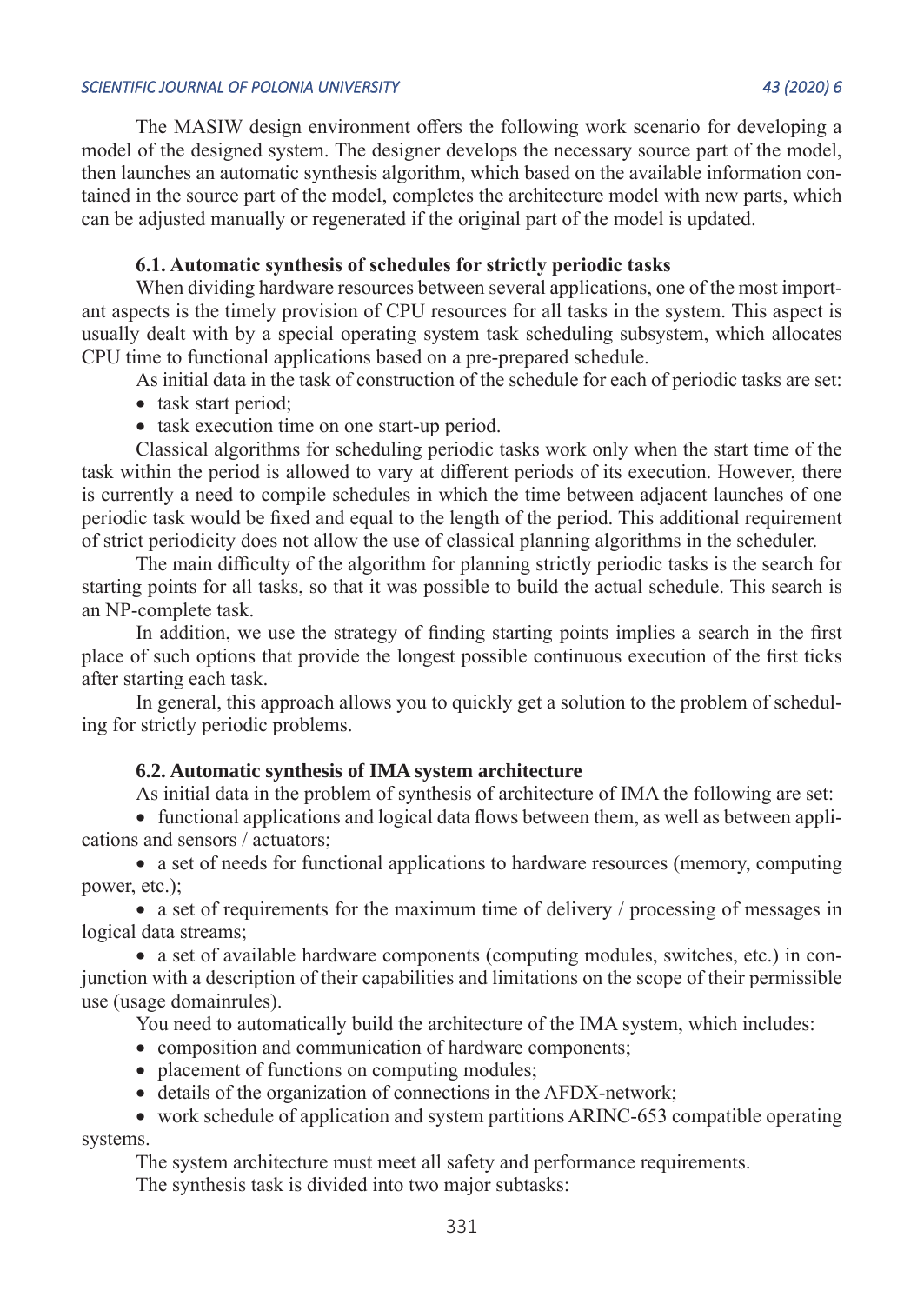1. placement of applications from computing modules so that it was possible to build a schedule on each module;

2. assignment of virtual channels between computing modules and distribution of switches on virtual channels so as to meet the requirements for message delivery time.

The solution of the first problem is based on the consideration of the set of periods of application launch and on the application of numerical reasoning, which allow to divide the set of periods into such subsets that for each obtained subset there are guaranteed starting points of the corresponding applications.

The solution of the second problem is based on the use of genetic algorithms, at each step of the genetic algorithm is built a population consisting of N correct topologies of the AFDX-network. Each topology of the new population is obtained either as a result of a small modification (mutation) of some topology of the previous population, or as a result of crossing some two topologies of the previous population. When crossing, the resulting topology receives the maximum number of common properties (in the sense of connecting components together), which are in both source topologies.

After the next population is constructed, the incoming topologies are ranked in such a way that N topologies that best meet the requirements for message delivery time are selected for further construction. Static methods (Trajectory, Network Calculus) are used to estimate the delivery times obtained in this topology, and the main component of the ranking function looks like this:

# $Σ e<sup>T-τ</sup>$ .

where the summation is performed on all channels for which the delivery time limit is set, T is the delivery time for this channel in this topology,  $\tau$  is the specified maximum delivery time for this channel.

### **7. Conclusions and suggestions**

At the moment, the MASIW tool allows to perform only part of the tasks assigned to the system integration group and further plans to expand the functionality of its functionality in many areas.

In the context of static structural analysis of models, the main direction of development is the development of a full-featured language for describing constraints on the structure of an architectural model convenient for a compact description of both global and component constraints. In our opinion, this language should be based on one of the well-known existing programming languages in order to be able to reuse ready-made libraries with a variety of functionality and simplify the task of training engineers. A good contender for the role of such a language is the Python language, which due to the concept of decorators provides an opportunity to form a specialized language based on standard syntax, which means the ability to use the existing interpreter and other tools unchanged for a new language. Other promising areas are the development of libraries of ready-made parts of the code for their reuse in checking the conditions of correctness and the implementation of static structural analysis of reconfigured systems.

In the context of static behavioral analysis of models, a promising area of development of supported analysis methods is the analysis of data transmission in the system as a whole, and not only within the AFDX network. The main difficulty here is to take into account the behavior of all components of the gateways located between the sender / recipient of the message and the AFDX network.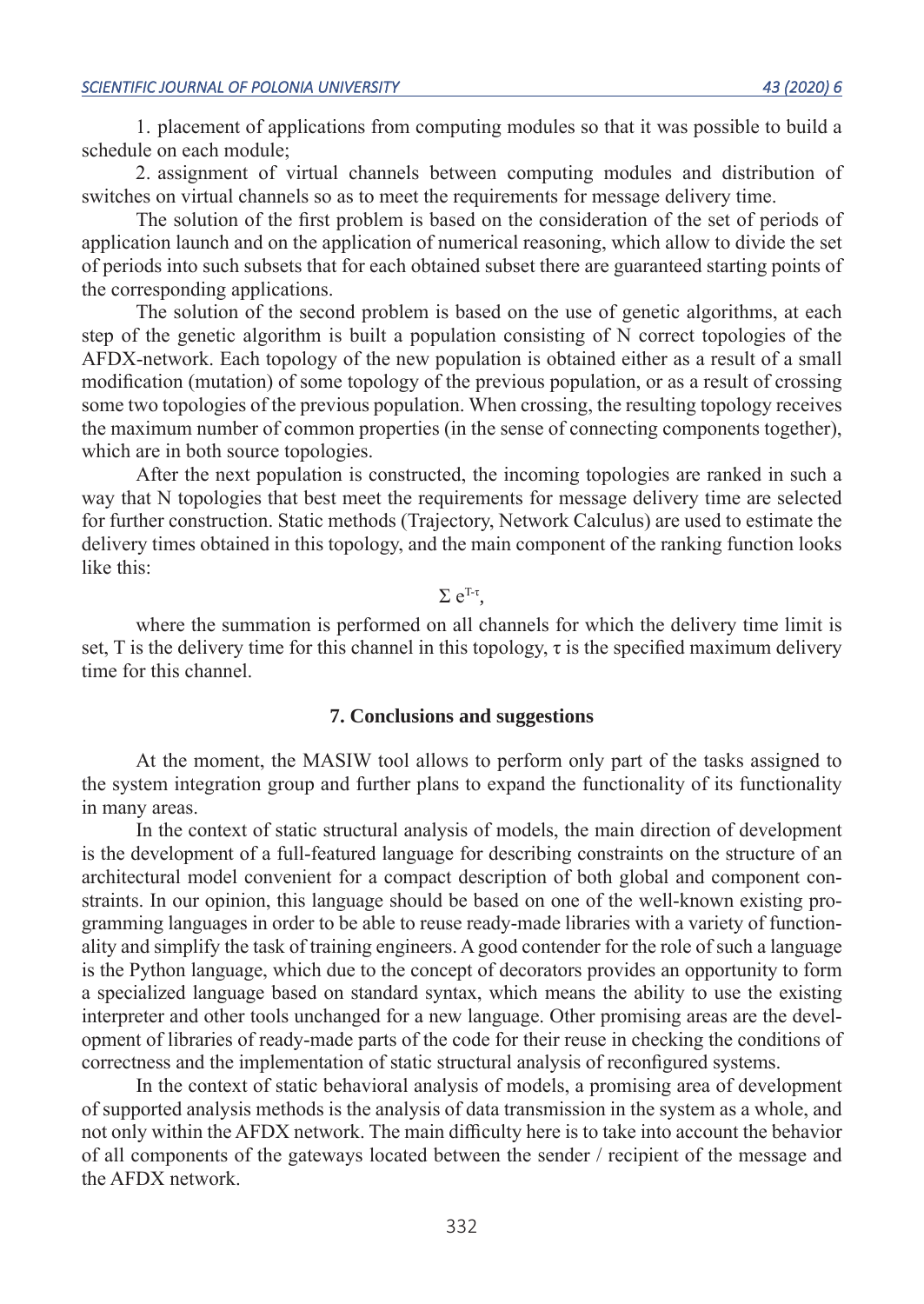In the context of dynamic behavioral analysis of models, the main direction of development is to support standard ways of setting behavior for the components of the model (Behavioral Model Annex, BLESS). Another very important area of development of this type of analysis is the implementation of the possibility of using the simulator in combination with a stand of semi-natural modeling and in combination with external emulators of hardware platforms. This will save time on developing detailed models for existing system components that are available for use on the stand or in a virtual environment, which reduces the total time and cost of preparation for testing the model.

In the direction of dynamic static analysis of models, only research work has been carried out, so the implementation and conduct of experiments with this method of analysis is another task for the future development of the functionality of the tool.

In the context of automatic synthesis of models promising areas of development are the support of new types of constraints on the synthesized model, research methods of incremental synthesis of architecture and automatic updating of the model when changing the initial requirements taking into account manual modifications of previous synthesized models. the degree of criticality of each function ensured the smooth operation of the entire system, provided the possibility of failure of individual components.

Another area for the development of MASIW tools is the generation of documentation describing the architecture of the BWW system, as well as the generation of project templates and source code of functional applications that would already include typical functions such as message processing whose structure is already described in the architectural model.

The complexity of modern aviation systems and high requirements for their reliability lead to the need to use shared resources (IMA architecture). When creating IMA systems, developers (in particular, system integrators) face a number of tasks and problems that they have not encountered before. To solve these problems come to the aid of various automation tools and computer development support. The development of this area is primarily associated with the use of various models, including architectural models of software and hardware systems. The corresponding group of technologies is called Model Driven System Engineering (MDSE).

The implementation of MDSE technologies requires serious research and well-thoughtout engineering solutions. One of the sources of complexity in the development and implementation of MDSE is the need to take into account the needs and preferences of different groups of professionals, as models are used both as input for synthesis and verification, as a design tool and as a means of communication and cooperation. This article is devoted to the methods and tools for solving these problems. The article pays special attention to the issues of integration of methods of formal specification and formal analysis of avionics models with methods of design, implementation and integration of avionics systems, which were developed in this field earlier.

The MASIW tool simplifies the solution of a number of tasks related to the development of aviation systems. It allows you to conveniently and clearly create and edit models of such systems in AADL, as well as analyze such models for compliance with various requirements related to both the structure and behavior of the model (calculate various temporal characteristics, predict the behavior of the simulated system in different situations, including non-standard behavior of components and failures within the system).

In addition, MASIW facilitates architecture design through the implementation of a number of model synthesis algorithms. This allows, in particular, to distribute the tasks on the computing units so that each task was allocated enough CPU time, and to generate an on-board network model and network resource allocation scheme according to the needs of system components.